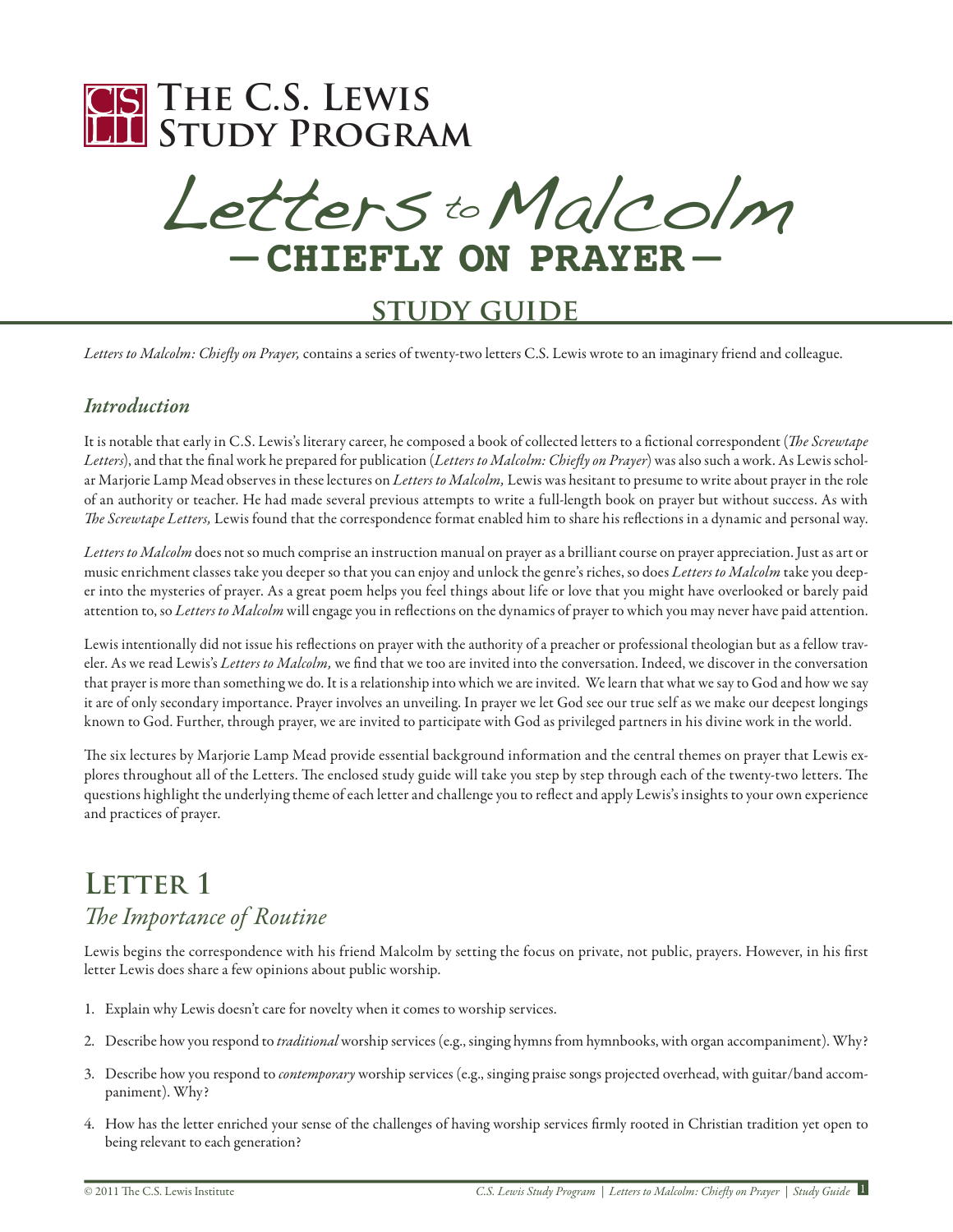# LETTER 2 *The Value of Written Prayers*

Rose Macaulay (d. 1958) cited by Lewis in this letter was a highly published English author who enjoyed compiling written prayers for her own devotional life. When Christianity was becoming unfashionable among the intelligentsia, she openly identified herself as a Christian and used Christian themes in her own work.

- 1. How do you feel about using written prayers for your own devotional life?
- 2. Lewis writes that he can take or leave written prayers, because words are only "secondary" for him when he prays. What do you think he means?
- 3. While words were "secondary" for Lewis, he did think that written prayers had merit. What benefits does Lewis derive from using written prayers?
- 4. What benefits do you find when praying with your own words rather than with written prayers? What disadvantages might extemporaneous prayer create for you?
- 5. How do your feelings about the value of written prayers versus spontaneous prayers underscore your essential understanding of prayer?
- 6. Some Christian denominations are highly liturgical, and written prayers are central to their public and private worship. Other denominations have no written liturgy at all. Whatever your background, how might Lewis's second letter to Malcolm influence the way you pray?

# LETTER 3 *Praying with the Saints and the Body*

Lewis continues to stretch the way we think about prayer. He writes, "The consoling thing is that while Christendom is divided about the rationality, and even lawfulness, of praying to the saints, we are all agreed about praying with them." In making this statement, Lewis is affirming that those in heaven continue to be part of the ongoing work of prayer that is an essential part of our life here on earth. Some authors refer to this sense of praying with the saints that have gone before as our entering into "the stream of prayer."

- 1. John Calvin and the Reformers of the 16th Century who followed him frowned on the traditional practice of praying to the saints. How does Lewis justify his willingness to "pray with the saints"?
- 2. What do you think Lewis means when he says, "The body ought to pray as well as the soul."?
- 3. When and where do you find it most fruitful to pray? What would have to change in your perspectives and patterns of life to expand the place of prayer in your daily schedule?

### **LETTER 4** *What Should We Pray For?*

Prayer is full of mysteries, and Lewis tackles one of the most difficult in this letter: "Why should we ask God for anything when the omniscient God already knows what we need?"

- 1. First, Lewis believes that we should pray because God *dignifies* us with the privilege of prayer. "By unveiling, by confessing our sins and by 'making known' our requests, we assume the high rank of persons before him. And he, descending, becomes a Person to us." Explain this in your own words.
- 2. Second, Lewis thinks that *unveiling* is an essential idea for what happens when we pray. We must choose to *uncover* before God and reveal the concerns, questions, and even doubts or complaints that we have concealed deep within us. What is the point of "unveiling" if God already knows your heart?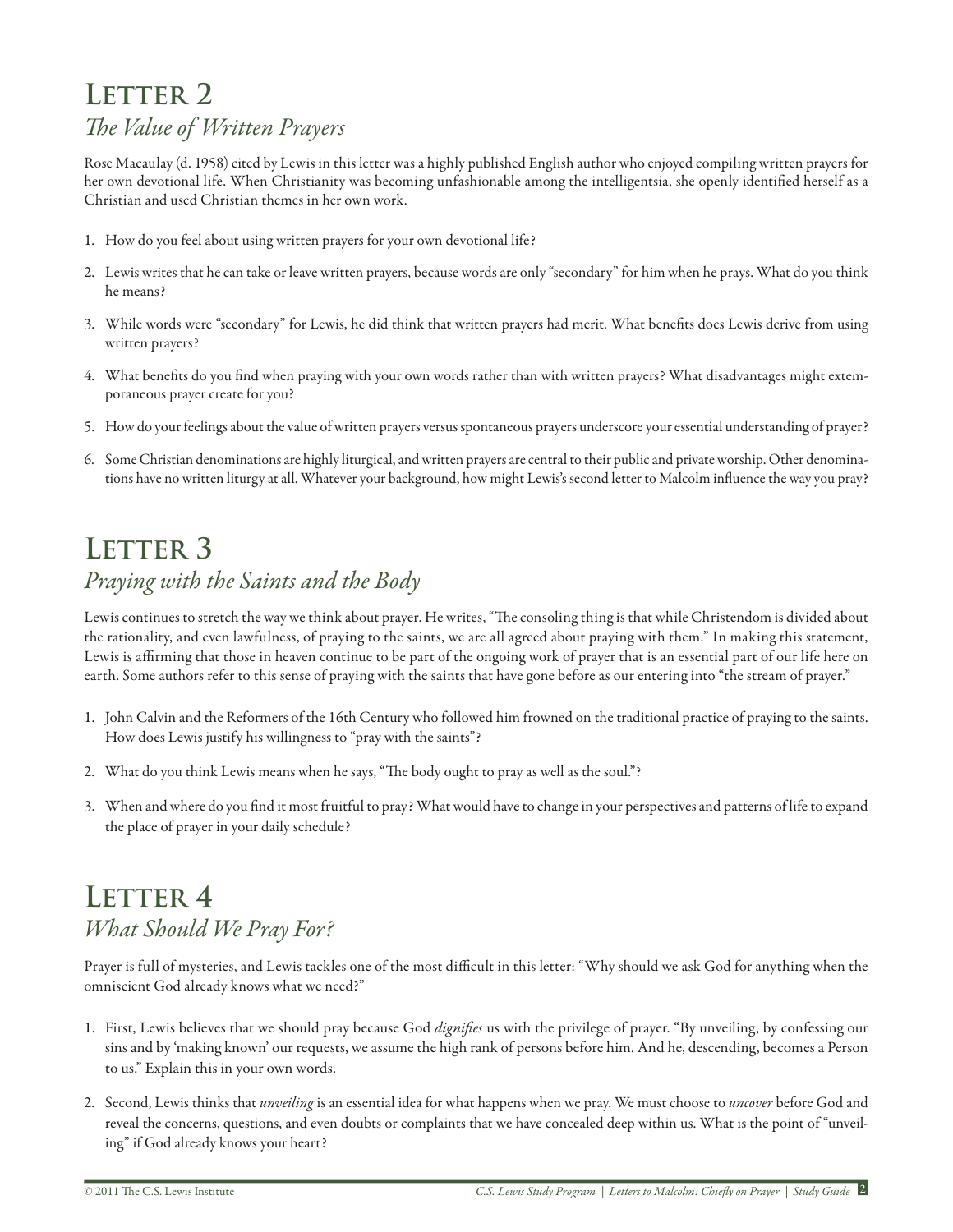- 3. Included in Lewis's idea of *unveiling* is the idea of honesty. "We must lay before Him what is in us, not what ought to be in us." What is the difference between praying the way we "ought" to pray, and praying for what we really want and expressing what we really feel?
- 4. Lewis closes this letter with an admonition, "We must not be too high-minded." How is it that prayer both dignifies and humbles us at the same time?

### LETTER 5 *The Lord's Prayer*

Lewis uses the Lord's Prayer as a guide to daily prayer and in this letter "festoons," that is, expands upon individual phrases. Here is a summary of Lewis's own "festoons" or elaborations upon different phrases in the Lord's Prayer:

| <b>PHRASE</b>                           | LEWIS'S REFLECTION                                                                                                                                                                   |
|-----------------------------------------|--------------------------------------------------------------------------------------------------------------------------------------------------------------------------------------|
| Hallowed be Thy name                    | Not recorded                                                                                                                                                                         |
| Thy kingdom come                        | We seek God's reign both here (earth) and there (heaven)<br>· in nature and in human nature<br>• in the best of human behavior<br>• in the way those who are dead now live in heaven |
| Thy will be done                        | • seeking strength to submit to what must be done, even if it is disagreeable<br>• be an agent of God's will<br>• be open to God's ever new blessings                                |
| Our daily bread                         | all we need for the day, both physical<br>and spiritual                                                                                                                              |
| Forgive us As we forgive                | help to forgive an offense, not just once, but every time we remember it                                                                                                             |
| Lead us not into temptation             | deliverance, not so much from "forbidden fruits," but from testings and<br>'trying circumstances"                                                                                    |
| The kingdom, the power<br>and the glory | • the kingdom: God's good and rightful rule<br>· the power: God's actual rule<br>• the glory: God's radiant eternal beauty                                                           |

- 1. How do you respond to the idea of using the Lord's Prayer, not only as a public prayer spoken in congregational worship, but also as a guide for your own personal daily prayer?
- 2. How might praying the Lord's Prayer as an occasional daily prayer guide change the way you pray?
- 3. We have Lewis's personal expansions on the Lord's Prayer that he used to guide and enrich his prayer life. In what ways can you expand upon the phrases of the Lord's Prayer to enrich your own prayer life?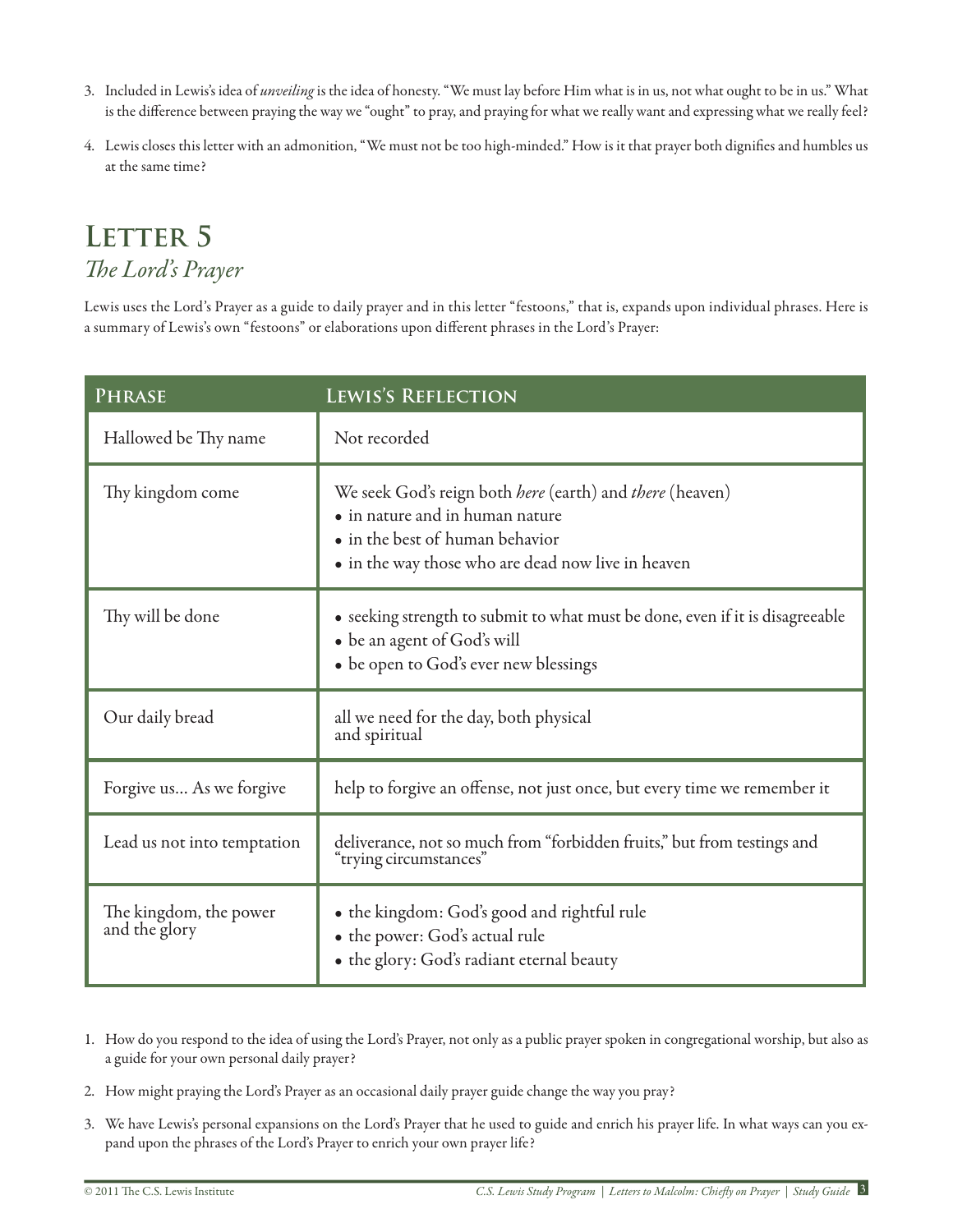# LETTER 6 *Religion and Guilt in a Secular World*

Lewis considers some of the challenges Christians face in a culture that was rapidly shedding its religious moorings. During Lewis's day, Alec Vidler, a noted English Anglican liberal theologian and historian of religion, was one of many who were making attempts to simplify Christianity to make it relevant to the less religious.

- 1. Why does Lewis object to the use of the word *religion* as if it were just another department of our schooling, like economics, physics, or psychology?
- 2. Lewis also objects to the use of the word *religious* because it can be misunderstood in a variety of ways. What then is his preferred way to think about religion?
- 3. Freud's famous approach to psychology was to suggest that the root of mental disease was guilt and then to reduce guilt to merely "guilt feelings." Based on Lewis's comments in this chapter, what do you think Lewis would say to Freud?
- 4. How might Lewis encourage you to pray if you told him that you struggled with deep feelings of guilt?

# **LETTER 7** *Does Petitionary Prayer Make Sense?*

Lewis raised the difficult issue of petitionary prayer in letter 4 and returns to it in this letter.

- 1. There are a variety of different expressions of prayer: thanksgiving, confession, silence, meditation, etc. How much of your prayer times consist of asking God to do things for you and those for whom you are concerned? How would your prayer times change if you were more intentional about including a variety of different types of prayer?
- 2. Determinism, a belief held by many scientists and philosophers, and biblical predestination both raise issues about free human choice. How is it that determinism excludes prayer as well as choice while God's determination of events incorporates both human choice and prayer?
- 3. Lewis writes of "unpredictables." Everyone knows that the sun is going to set every day, but we don't know what subtle shades and shadows we shall see. How does this perspective provide guidance and encouragement for petitionary prayer in a predetermined world?
- 4. How does the example of Jesus' prayer in Gethsemane and on the cross provide clear guidance on this difficult question of asking God to make something happen or not happen?

#### LETTER 8 *Prayer and Anxiety*

There is a large gulf between a philosophical consideration of the "problem" of petitionary prayer and the particular reality of asking God to answer your prayer for the health of a loved one. One is hypothetical, the other, painfully real.

- 1. The tone of the correspondence is altered as Lewis gets word of a health challenge concerning Malcolm's son, George. At the outset of the letter, Lewis intentionally refrains from offering possible encouragements and assurances; why?
- 2. Lewis writes, "Some people feel guilty about their anxieties and regard them as a defect of faith. I don't agree." What comfort does this perspective provide in terms of our most pain-filled prayers?
- 3. What encouragement to prayer and comfort can we find in Lewis's description of Christ's final hours as he prayed in Gethsemane? As Lewis notes: " …the prayer in Gethsemane shows that the preceding anxiety [that Jesus experienced] is equally God's will and equally part of our human destiny." Does it help you to know that anxiety in and of itself is not sin?
- 4. What is your experience of the presence of God in the midst of your deepest pain?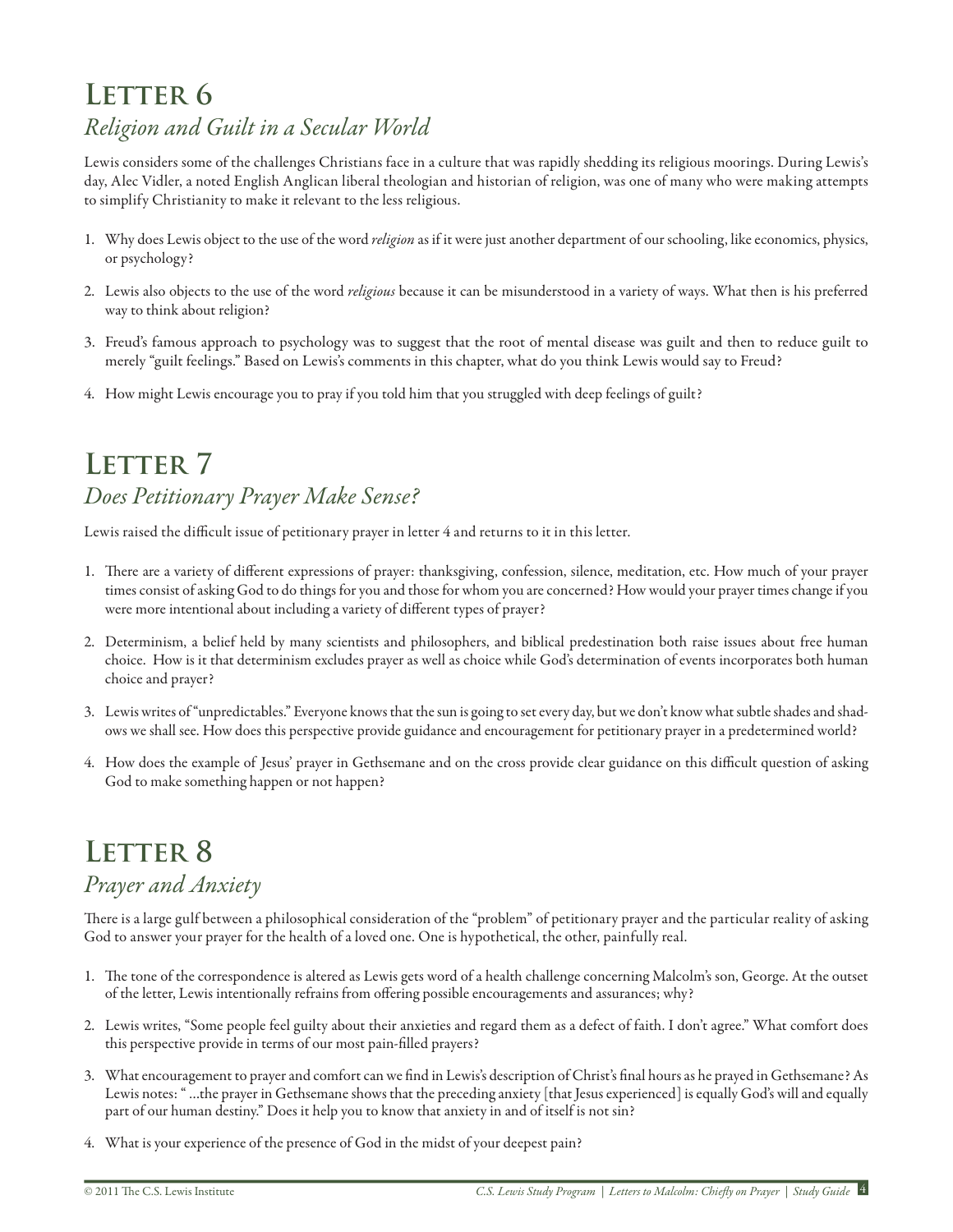# LETTER 9

#### *Prayer and Petition*

After several paragraphs musing on how the apostles recorded the events and words of Scripture, Lewis gets to the point of this letter: how does prayer work? In his answers, Lewis takes us into very deep philosophical waters.

- 1. Lewis suggests that our prayers are heard before we make them; more than that, before we were even created! Such a position is necessary if everything in the world is an interconnected chain of cause and events. Prayer works, according to Lewis, because God exists outside of time—all time is present to him. Explain either why this idea helps you think about how prayer works or why it just brings confusion.
- 2. Does it bother you that the effectiveness of prayer is difficult to prove? Why?
- 3. Another challenge for prayer is the doctrine of God's *impassibility*. Impassibility, in theological discourse, means that God is not subject to whims or manipulative influence from anyone or anything. God does only what he knows to be right and that which serves his purposes. (Can you image the chaos if God listened to the conflicting and competing whims of his creatures as he governed the universe?) If God is impassable, then how is it possible that our prayers change anything at all? Read the following passages to see what light they shed on the issue: Exodus 32:9–14 and Jeremiah 18:1–10.
- 4. There are two theological camps concerning God's impassibility. *Augustinians* affirm impassibility and believe that God's will determined everything before the creation of the world. *Pelagians* deny impassibility and believe that God determined events after he listens to our prayers. According to Lewis, these problems are only problems because of our limited time-bound perspective. Lewis points to one passage in the Bible that affirms both: Philippians 2:8–9. What light do these verses shed on this challenging subject?

# **LETTER 10** *Prayer and Personal Providence*

Lewis continues the discussion of divine impassibility and prayer; how can God have his own purposes and plans, and yet somehow incorporate our prayers as well?

- 1. Lewis qualifies Pascal's magnificent dictum "God has instituted prayer so as to confer upon His creatures the dignity of being causes," because Lewis believes that it goes too far. In what way does Pascal's statement differ from Lewis's less explicit dictum that prayer is simply God "taking our words into account?"
- 2. Lewis wrote that even though we desire answers to our prayers of request, we can bear being refused more than we can endure being ignored. How does his perspective redefine the underlying motives for our prayers?
- 3. Alexander Pope, the great poet laureate of England, wrote: "the first Almighty Cause/Acts not by partial, but by general laws." Why doesn't Lewis like this maxim?
- 4. Some people object to prayer saying that "God has bigger things to do than consider my small concerns." After reading this letter, how would you respond to this objection?

# LETTER 11 *The Promise of Answered Prayer*

How do we reconcile Jesus' promise that anything asked in his name will be granted with the biblical admonition that we should preface our prayers with "Thy will be done"? In this letter, Lewis shares some of his own struggles in trying to reconcile these two apparently contradictory models for prayer.

- 1. Do you agree that the promise of answered prayer is not a good place to begin instruction in the Christian faith for children? Explain.
- 2. While the promise of prayer appears to be conditional on the strength of our faith, Lewis does not think it wise to try to "work up our faith" by sheer willpower. Why is this? And what does Lewis understand "faith" in this sense to mean?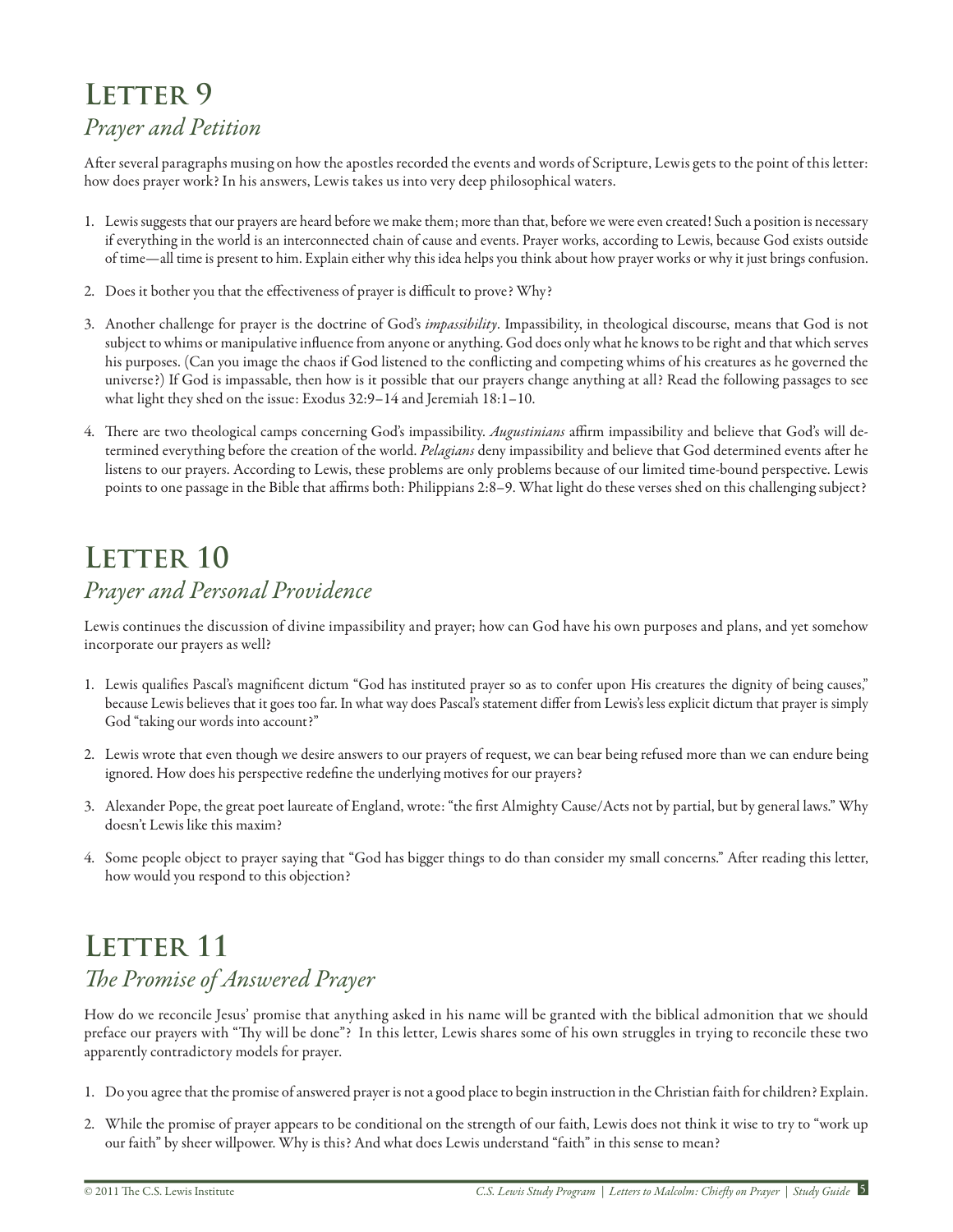- 3. The other condition of answered prayer is to pray in Jesus' name. What does Lewis understand that to mean?
- 4. What is your own experience of "answered prayer"?

#### LETTER 12 *Mostly about Mysticism*

In this letter, Lewis considers mysticism and prayer.

- 1. Those who study mystical prayer say that mystics from different religions have a common experience. Why is Lewis skeptical of this claim?
- 2. Why is it that Lewis would not be troubled if drugs could duplicate the experiences of a Christian mystic?
- 3. Lewis writes in this letter that arrival at a specific destination is the only valid affirmation of our journey. Is Lewis implying that it is not the experience of prayer that matters but whether we end up in heaven in God's presence or in hell separated from God? Explain why you agree or disagree.
- 4. Lewis also muses that he finds it easier to pray for others than to pray for himself. What is your experience in this regard?

# **LETTER 13** *God Praying through Us*

Doesn't it sometimes seem that when we pray we are just talking to ourselves? This letter provides us with unusual insights, fresh guidance, and encouragement about our conversations with God.

- 1. Lewis has no problem thinking that prayer might be a grand soliloquy—a dramatic device used in drama to relate to the audience a character's thoughts and feelings. To begin to explore this idea consider: Although very similar, what is the difference between a monologue and soliloquy?
- 2. Lewis speculates that if at times our own prayer appears to be a soliloquy, it is not that we are speaking to ourselves, it is rather that God, by the Holy Spirit, is speaking to himself. What questions does this possibility raise for you? What encouragement can this provide?
- 3. What insight does Lewis offer about an individual's relationship to God when he writes that "our prayers are most ours when they are most his"?
- 4. What thoughts come to mind when you recall prayer times when you felt especially connected to God in prayer?

# **LETTER 14** *Prayer and the Presence of God*

Where is this God to whom we pray? This question, like many of the others that Lewis has addressed in this correspondence, has tied philosophers and theologians in knots for millennia.

- 1. Lewis addresses the issue of the presence of God in this world by reflecting on creation. Is God present in our world like an author is present in a book or an artist present within a painting? Or is there something more? What would you say?
- 2. Jesus teaches (Matthew 25:31–46) that kindness to the impoverished and disenfranchised is also a kindness to him. What clue does this provide for the presence of God in our world?
- 3. Lewis says that two opposing views of the presence of God must be resisted. Pantheism advocates that God is not only in everything and present everywhere, but, more than that, everything is a part of God. Deism, the opposite belief, conceives of God as cosmic watchmaker who constructs the world as an intricate mechanism and, once constructed, leaves it to function on its own. How can resisting both pantheism and Deism clarify and enrich our prayers?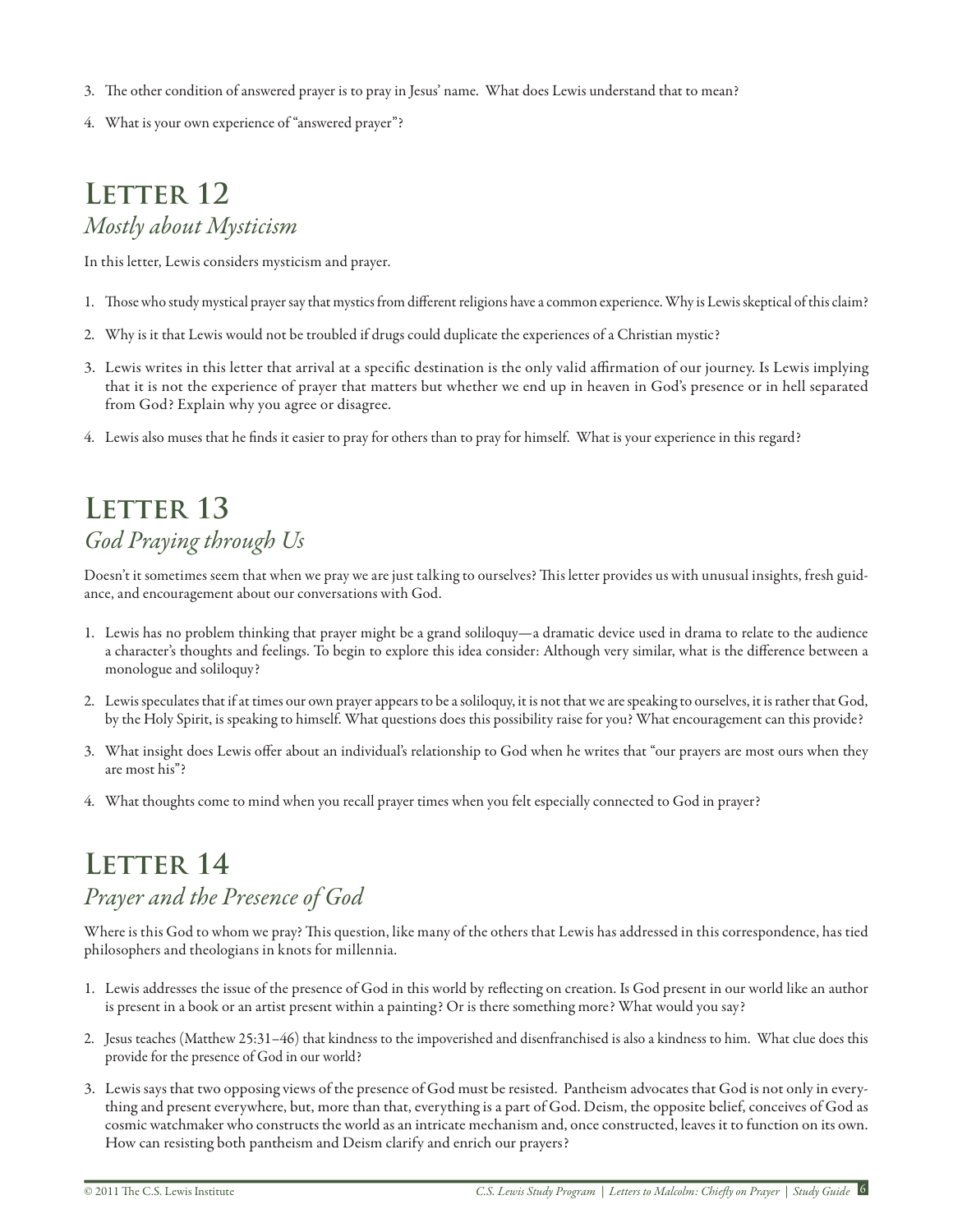4. One reason we struggle with the presence of God is because we avoid him, "You have been evading me for hours." Consider (a) ways that you pursue God's presence and (b) ways in which you sometimes seek to evade him.

#### LETTER 15 *Prayer and Deeper Perceptions of God*

Malcolm's wife, Betty, suggests that the correspondence between Lewis and Malcolm is taking a simple subject, prayer, and making it unnecessarily difficult.

- 1. Having worked through the letters so far, explain why you are inclined to agree or disagree with Betty.
- 2. Appealing to the complexities of physics and psychology, Lewis defends their correspondence. What is his point?
- 3. What benefits for your prayer life can come from knowing that the world, God, and even yourself truly are the way we perceive them? Likewise, why is it important for you to acknowledge that as a finite being, your perceptions of yourself as well as your perception of God are necessarily incomplete?
- 4. Lewis understands the prohibition against idolatry to include mental as well as physical images. Having observed Lewis seek to smash his own mental images, what mental images of God do you need to break?

### **LETTER 16** *Praying with Images*

The conversation with Betty in the background continues, as does the topic of images and worship. Betty wants to know why Lewis "doesn't use images as the rest of us do."

- 1. Lewis is an Anglican, which, unlike some Christian traditions, finds value in the use of images as an aid to worship and prayer. Many Protestant traditions forbid all images as a violation of the Second Commandment. What do you think about the use of images, such as a sanctuary cross, as part of worship space and experience?
- 2. Even if it is not your background, consider: How might a limited use of images, physical and/or mental, be considered proper and useful?
- 3. Lewis writes that a well-designed church building as well as an image can be an aid to concentration and focus in worship. Would you agree with him? What else helps you focus and concentrate your prayers?
- 4. Lewis finds images, mental and physical, most helpful when they are "fugitive and fragmentary." That is, when they are not the primary or exclusive aids by which he prays. What aids to focus your prayer do you use? And how do you keep them fresh?

#### LETTER 17 *Prayer as Worship*

The conversation between Lewis and Malcolm has shifted slightly, from probing the underlying mysteries of prayer as petition to prayer as worship. Lewis's observations on life as worship, in turn, open up worship as a way of life.

- 1. Lewis credits Malcolm with teaching him about prayer as worship or adoration. What did Lewis learn about adoration from Malcolm as he splashed cool water from a brook?
- 2. Lewis writes, "It is possible to 'read' as well as to 'have' pleasure." What are your favorite pleasures, and what do you "read" in, or understand through, them of the glory of God?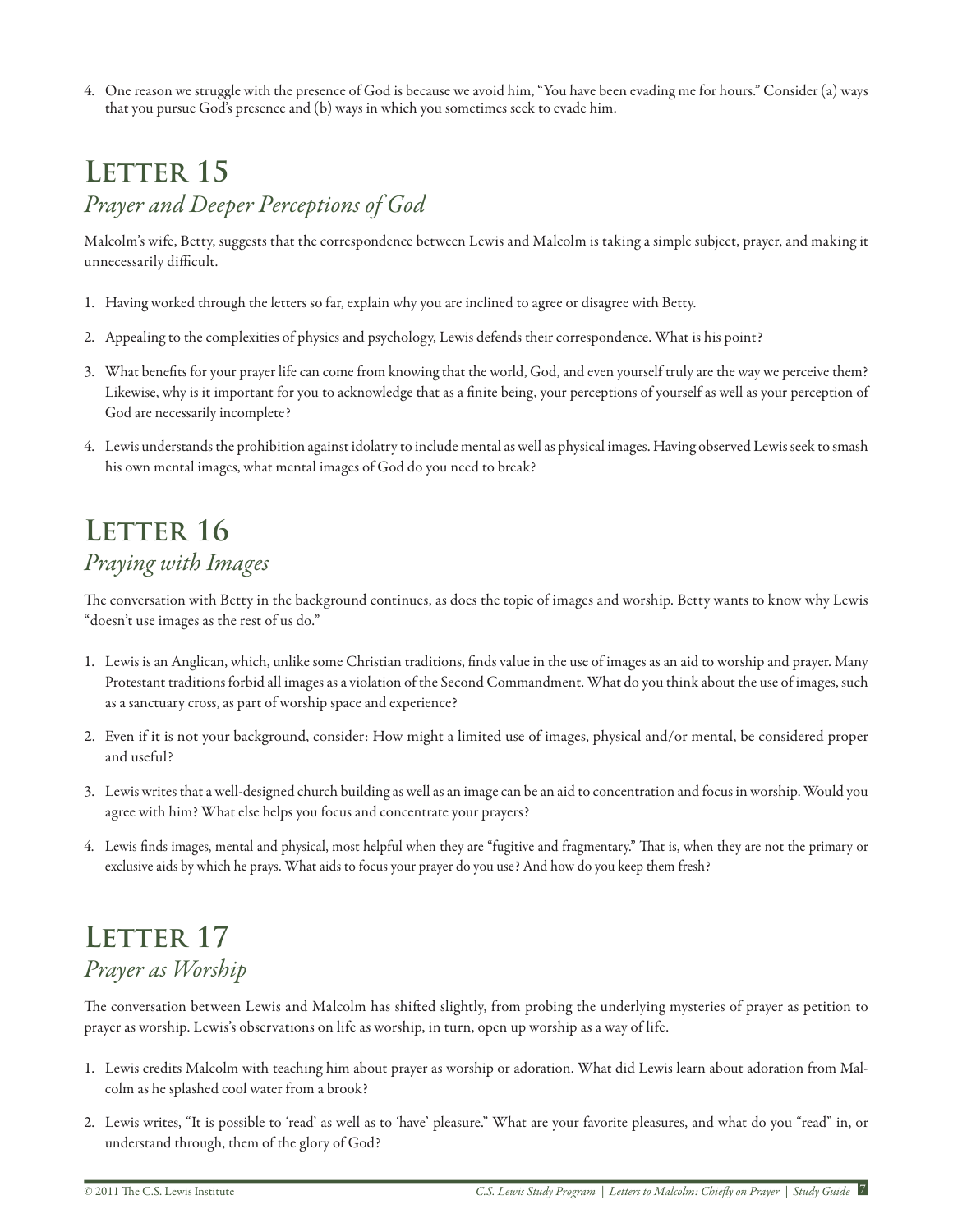3. Lewis writes several eloquent statements on worship in this letter:

*"Pleasures are shafts of the glory as it strikes our sensibility."* 

 *"I have tried… to make every pleasure into a channel of adoration."*

*"Gratitude exclaims, very properly, 'How good of God to give me this.'"*

*"Joy is the serious business of Heaven."*

Choose one or two of these statements and explain why they are especially helpful to you in considering worship as a way of life.

4. Lewis mentioned several obstacles that short-circuit his experience of worship: inattention, taking pleasure for its own sake, wanting more or a repetition of the experience, and conceit. What obstacles hinder your own experiences of daily worship?

# LETTER 18

#### *Prayer and Penitence*

Meaningful prayer requires that we face that in us which offends God—sin and God's response to sin, divine wrath.

- 1. Lewis does not care for Malcolm's comments about the wrath of God. How do you think about the wrath of God toward sin?
- 2. According to Lewis, why is conceiving of God's wrath as merely the natural consequence of touching an electric wire not such a good idea?
- 3. What do you make of Lewis's suggestion that the expression of just anger and the resultant offering of forgiveness on both a human and divine level is healthy?
- 4. The nineteenth-century Scottish pastor Alexander Whyte advocated as being good for spiritual growth a daily look at the slimy sins that crawl around inside our hearts. Lewis is not so sure that daily and excessive scrutiny is healthy (though he acknowledges the necessity of periodic self-examination), because he has experienced the danger of too much introspection in his own life. What do you think?

# **LETTER 19** *Mystery, Magic, and the Eucharist*

This letter returns to public prayer, a subject Lewis said at the outset of this correspondence that he preferred not to discuss. He takes up the subject to clarify comments others have made about his view of the sacraments.

- 1. Lewis writes that the prayers to which he can most fully attend in church "are always those I have most often used in my bedroom." In what ways does your private daily worship affect your Sunday public worship?
- 2. How can Lewis's comment about prayers used in his bedroom provide guidance for your own prayers, both public and private?
- 3. The primary focus of this letter is reflection on Holy Communion or Eucharist, a subject of wide diversity among Christian denominations. Lewis was an Anglican and held a view of the Eucharist as a sacrament with Real Presence; in other words, Christ is uniquely present in the Eucharist, but exactly what this means is a mystery that cannot easily be articulated. Do you know what your denomination believes in this regard? How does your own particular view shape your participation in Holy Communion?
- 4. Lewis acknowledges that his intellect cannot fully comprehend the reality of what happens when he takes the Eucharist, and he is content to leave it a "magical" mystery. How can accepting that Holy Communion remains a mystery far beyond our ability to articulate or understand be helpful for our experience of worship?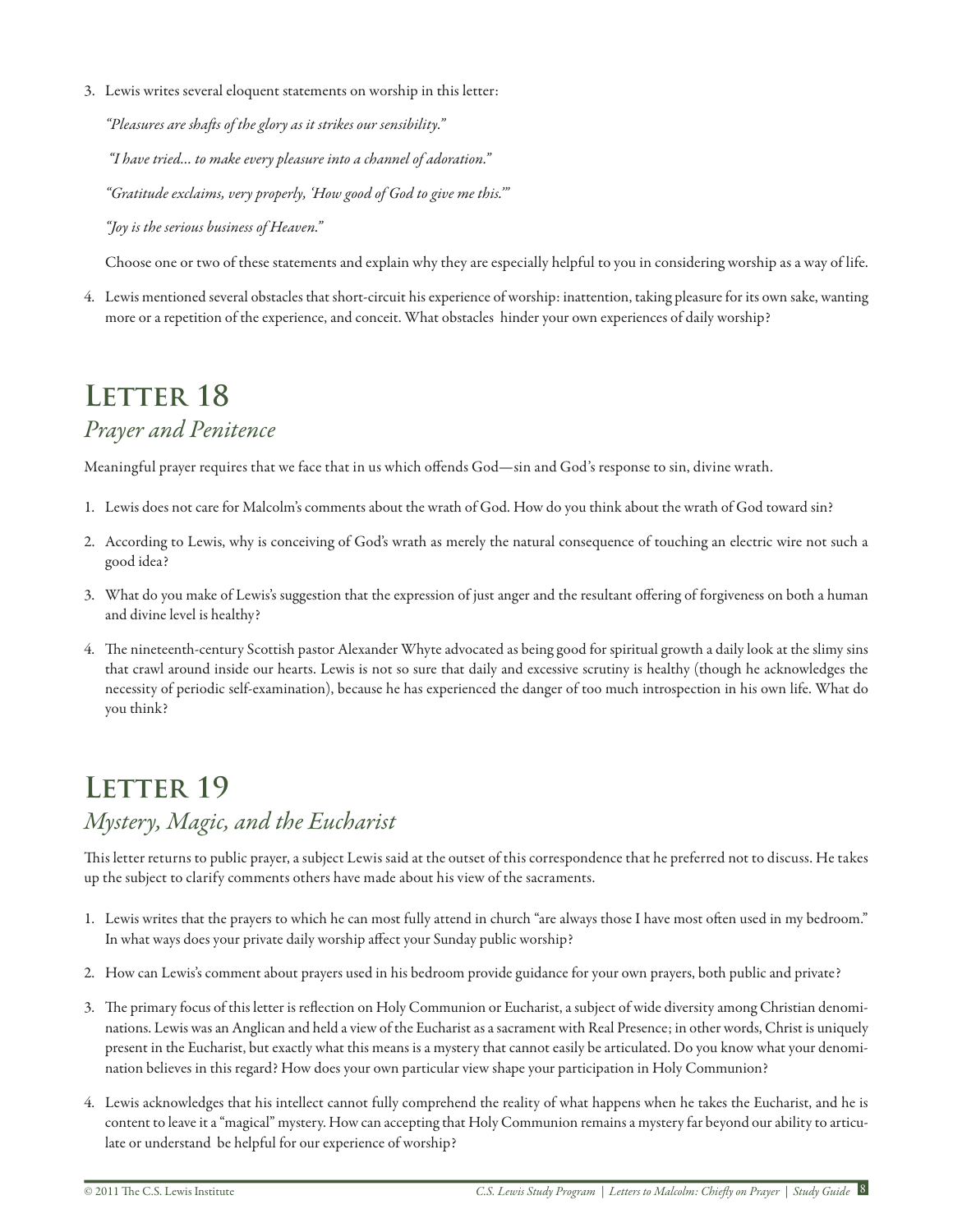# **LETTER 20**

#### *Purgatory*

Lewis touches on another area of great divide within the Christian church: purgatory. Most Protestants and Eastern Orthodox find the existence of purgatory inconceivable. Most Catholics can't conceive of the afterlife without the existence of purgatory.

- 1. Lewis succinctly summarizes the essential reason that Protestants reject purgatory. Can you restate in your own words the reasons for rejecting the belief in purgatory?
- 2. Lewis writes, "I believe in Purgatory." However, his own views of purgatory are nontraditional, based on his belief that even in heaven we will continue to grow in holiness. How do you feel about the idea that even in heaven we will continue to be purified, similar to what we term sanctification here on earth?
- 3. The idea of growth in heaven, for Lewis, makes prayers for the dead logical. How might it change the way you think about your departed loves ones to know that you could pray for them, and even that they could pray for you?
- 4. More than once in this correspondence with Malcolm, Lewis has made the point that he believes that our prayers are granted in eternity that is, before the world was created and before we were even alive to pray them! What problems does this create, and/or solve, for you?

# LETTER 21 *The Challenges of Prayer*

From the mind-stretching comments on time and eternity, Betty brings Lewis and Malcolm down to earth as she challenges them to address the practical problem of the "irksomeness" of prayer.

- 1. Lewis admits, "Prayer is irksome. An excuse to omit it is never unwelcome." How does this describe your experience?
- 2. If knowing and glorifying God is the reason we were made, why should the normal practice of prayer be so often experienced as a burden?
- 3. Frankly, as Lewis acknowledges, for most people, prayer is both a pleasure and a pain. How do you handle yourself when you find that you are avoiding your prayers?
- 4. Why is it that Lewis thinks that perhaps our best prayer times are the times that are the least pleasurable and the most difficult?

# **LETTER 22**

#### *Heaven*

Lewis was famously at odds with liberal Christianity of the middle twentieth century. Liberals sought to eliminate the supernatural as being mere superstition or "myth." In contrast, central to Lewis's thought was an unwavering belief in the transcendent reality of the supernatural.

- 1. Although the stated intention of liberal Christians was to make believing in Christianity easier for the modern person, Lewis doubted that their efforts produced many converts. What is your perception?
- 2. Lewis's position on the supernatural and the centrality of heaven made Malcolm mildly uncomfortable. What role does heaven occupy in your Christian experience and thought?
- 3. Lewis raises the idea that our life here on earth is only a dim "memory" (or foretaste) of what will be fully realized in heaven. As he speculates, "The hills and valleys of Heaven will be to those you now experience not as a copy is to an original, nor as a substitute is to the genuine article, but as the flower to the root or the diamond to the coal." How does this way of thinking contribute to your perception of heaven?
- 4. "Guesses, of course, only guesses. If they are not true, something better will be." How might this phrase be an apt summary not only of Lewis's musing on heaven, but of the entire correspondence in *Letters to Malcolm*?